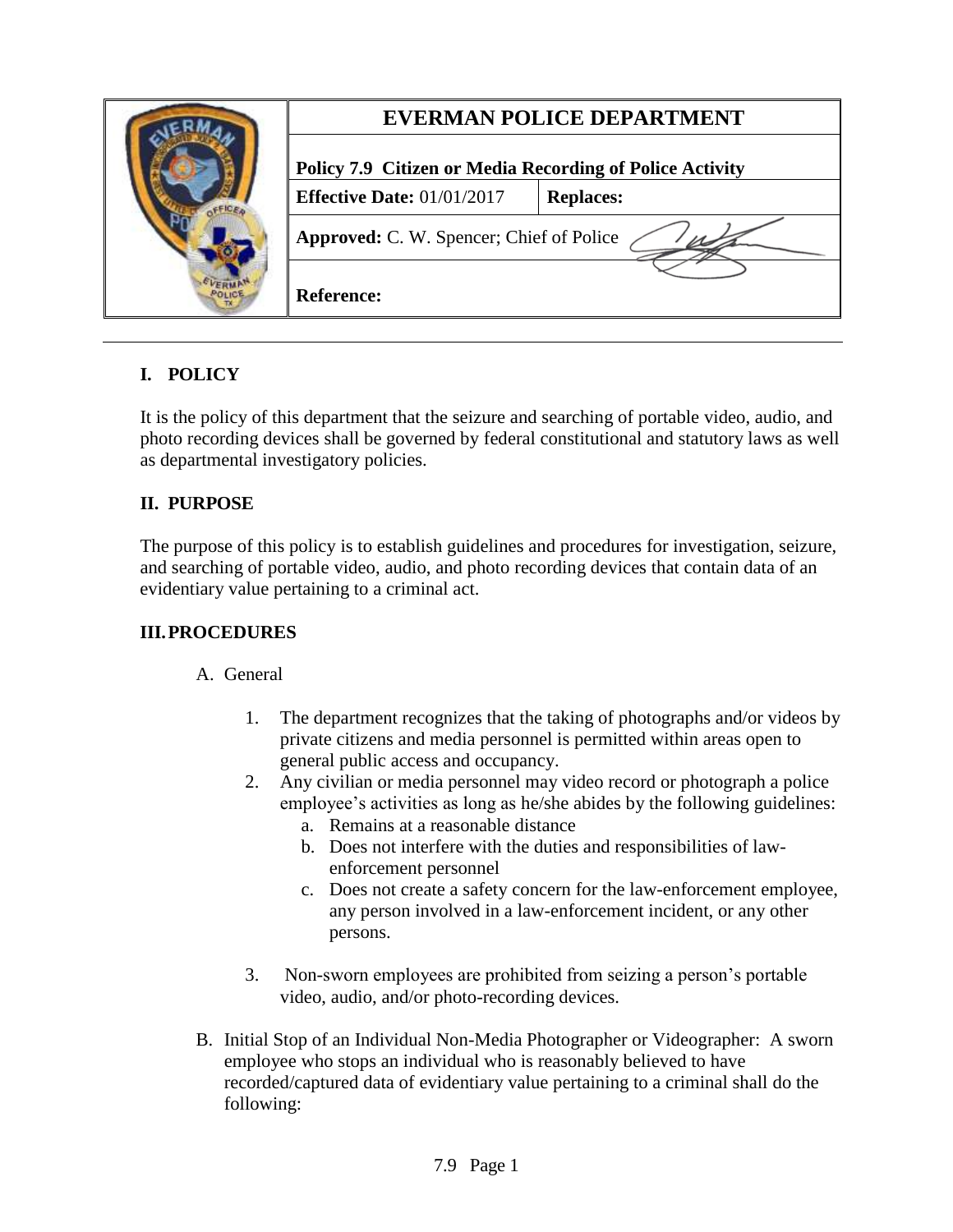- 1. Announce his/her authority and identity.
- 2. Non-uniform sworn employees shall identify themselves by prominently displaying departmental credentials.
- 3. Advise the individual of the purpose of the stop.
- 4. Ask the individual whether he/she recorded/captured data relevant to the incident.
- 5. Request that the individual provide their personal identification and contact information.
- 6. Detain the individual no longer than necessary to affect its purpose.

Note: Brevity is important in determining whether or not a stop is reasonable. A prolonged stop may be warranted if the employee reasonably and diligently pursues investigative means to determine whether the detained individual possesses data that may have evidentiary value, and to confirm the person's identity.

- C. Consent to Search and/or Seize Portable Video, Audio, and/or Photo Recording Devices belonging to an Individual (Non-Media Photographer/Videographer)
	- 1. Sworn employees may ask an individual for consent to a search and/or seizure of a portable photo and/or video recording device to determine if data of evidentiary value pertaining to a criminal act is present.
	- 2. The employee's supervisor shall be notified immediately after any seizure and prior to any search of the device. The supervisor shall determine whether an immediate search is warranted or a CIU detective should respond.
	- 3. If a consensual seizure occurs, the property shall be inventoried and documented by the seizing sworn employee pursuant to SOP #006 – Property and Evidence.
	- 4. Authorization to search the device shall be documented by the seizing sworn employee on a consent-to-search form.
	- 5. The seizing sworn employee shall accurately and completely document the basis for the seizure and findings of the search in a case report/offense incident report.
- D. Non-consensual Seizure of Portable Video, Audio, and Photo Recording Devices of an Individual (Non-Media Photographer/Videographer)
	- 1. When there is probable cause to believe that the portable video and/or photo recording device depicts visual and/or audio items pertaining to a criminal act, the device may be seized without consent if exigent circumstances exist.
	- 2. The most common type of exigent circumstance is the imminent destruction of evidence. Two requirements must be met for this exigency to exist: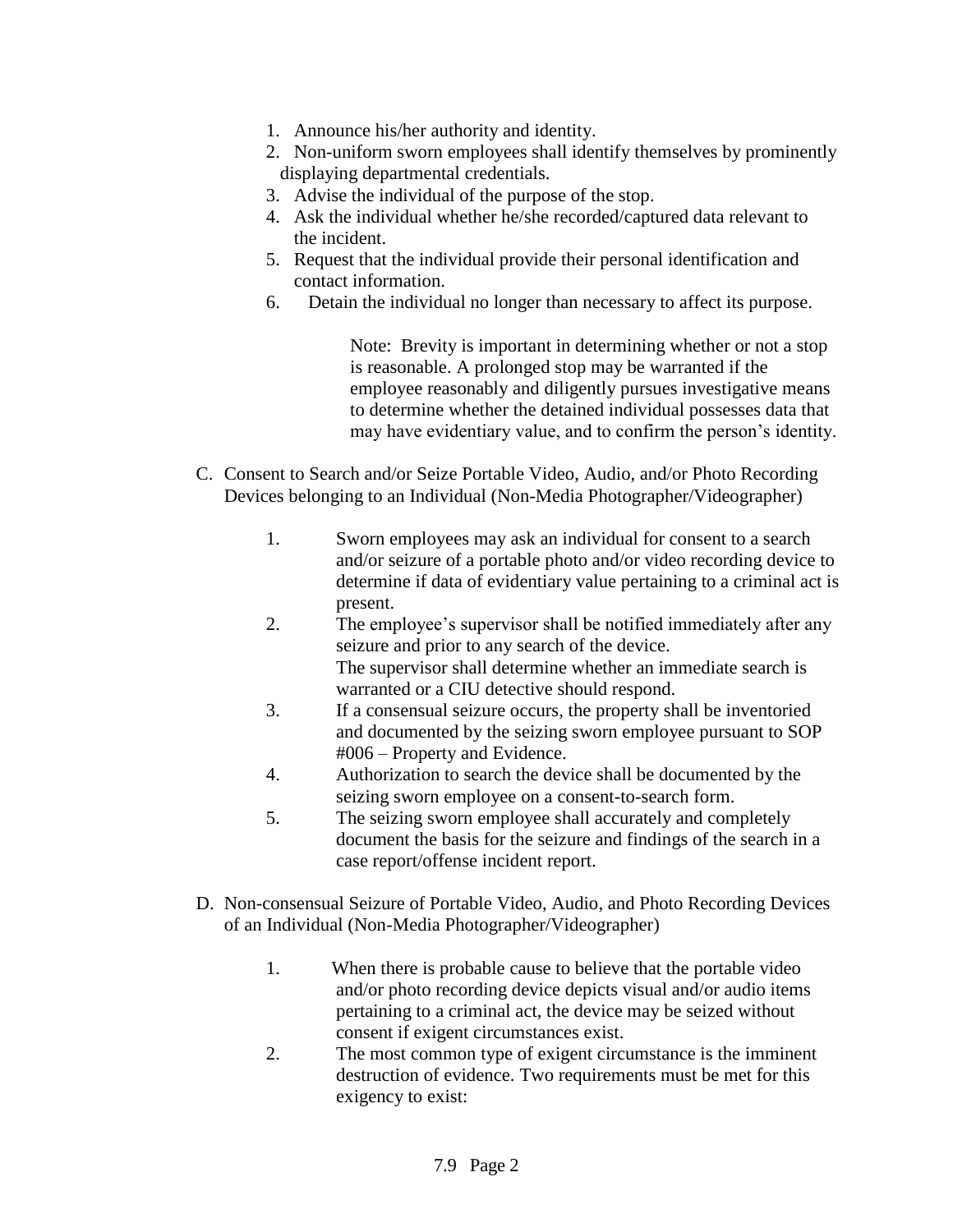- a. Sworn employees must have probable cause to believe that evidence that can be destroyed exists;
- b. Sworn employees must have reason to believe the evidence might be destroyed if they delay taking action until a subpoena/search warrant is issued.
- 3. The sworn employee's supervisor shall be notified immediately after any seizure, and the supervisor shall respond to the scene.
- 4. No search of the device shall be conducted until a subpoena/search warrant is issued unless there is reason to believe that the immediate search of such materials is necessary to prevent the death of, or serious bodily injury to, a human being.
- 5. An on-duty or on-call detective shall be notified of the seizure, and shall be responsible for preparation of an application for subpoena/search warrant.
- 6. A sworn employee's response to an individual's resistance to a non-consensual seizure shall be in compliance with "SOP #017 – Use of Force"
- 7. The seizing sworn employee shall accurately and completely document the basis for the seizure in a case report/offense incident report.
- 8. If a non-consensual seizure occurs, the property shall be inventoried and documented by the seizing sworn employee pursuant to "SOP #006 – Property and Evidence."
- E. Initial Stop of Media Personnel
	- 1. A sworn employee who stops a media photographer/videographer believed to have recorded/captured data of evidentiary value pertaining to a criminal act shall do the following:
		- a. Announce his/her authority and identity
		- b. Non-uniform sworn employees shall identify themselves by prominently displaying departmental credentials
		- c. Advise the media person of the purpose of the stop
		- d. Ask the media person whether he/she recorded/captured data relevant to the incident
		- e. If the media person acknowledges recording/capturing relevant data and agrees to allow review and/or supply a copy to the department, the sworn employee shall do the following:
			- i. Immediately notify his/her supervisor and CIU
			- ii. Collect and document receipt of the data pursuant to "SOP #006 – Property and Evidence"
			- iii. Document the request and response on a case report/offense incident report.
		- f. If the media person acknowledges recording/capturing relevant data and refuses to allow review and/or provide a copy of the recorded/captured relevant data, or refuses to state whether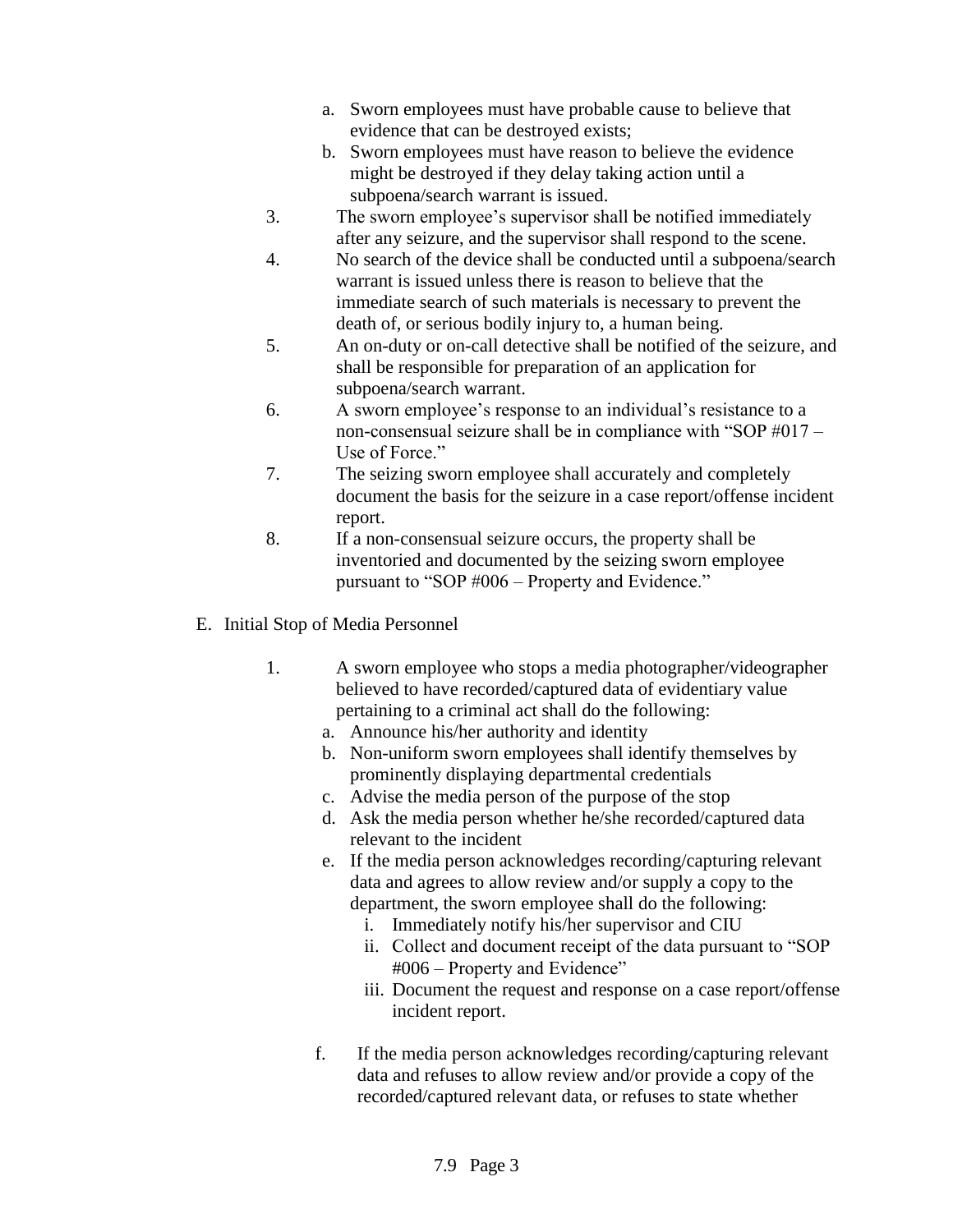he/she recorded/captured relevant data, the sworn employee shall do the following:

- i. Immediately notify his supervisor and CIU
- ii. Instruct the media person not to destroy, alter, or delete the recorded/captured relevant data
- iii. Document the request and refusal on a case report/offense incident report
- iv. Assist CIU to prepare appropriate subpoena and/or warrant documents for production of the requested data
- v. Request that the media person provide their personal identification, media credentials, and contact information.
- g. The stop shall last no longer than necessary to effect its purpose. NOTE: Brevity is important in determining whether or not a stop is reasonable. A prolonged stop may be warranted if the employee reasonably and diligently pursues investigative means to determine whether the media person possesses data that may have evidentiary value, and to confirm the person's identity.
- 2. Sworn employees shall not seize portable video, audio, and/or photo recording devices from media personnel unless they are under arrest or otherwise directly involved in the criminal act.
- 3. A warrantless search of portable video and/or photo recording devices seized incident to the direct involvement or arrest of media personnel is prohibited unless there is reason to believe that the immediate search of such materials is necessary to prevent the death of, or serious bodily injury to, a human being.
- F. Supervisory Notification
	- 1. The employee's supervisor shall be notified immediately after the seizure of a portable video, audio and/or recording device, whether consensual or non-consensual, and advised of the following:
		- a. The totality of the circumstances surrounding the stop and seizure
		- b. The type of device seized
		- c. The status of the person from whom the device was seized (e.g. detained, arrested, etc.).
- G. Supervisor's Responsibilities
	- 1.The supervisor shall do the following:
		- a. Immediately respond to the scene
		- b. Ensure that the circumstances surrounding the stop and seizure as conveyed by the sworn employee are serious enough to warrant the stop and seizure, that the stop and seizure were appropriate in the given circumstances, and that the actions of the officer were in compliance with this general order and the department's SOP.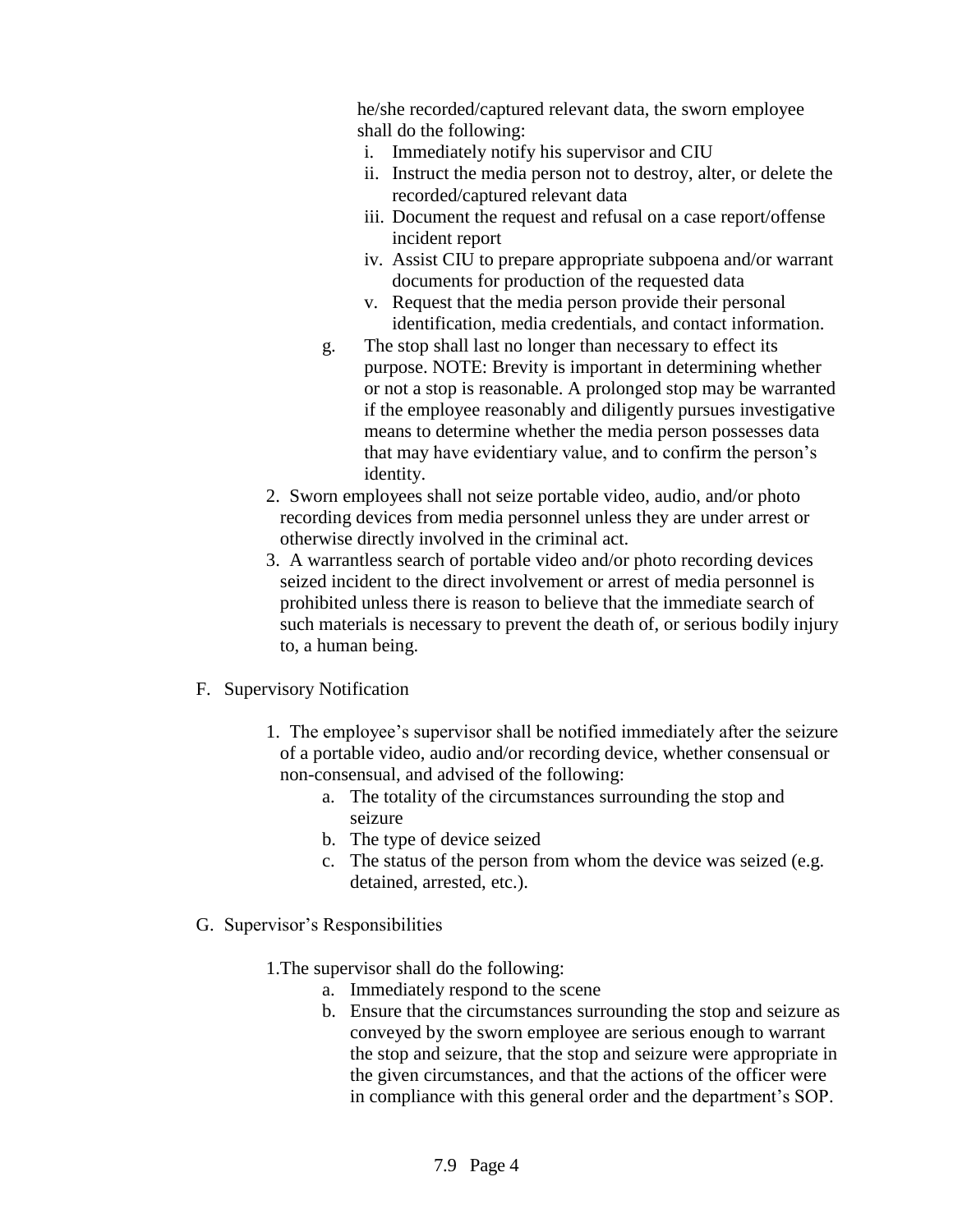- c. If the supervisor determines that the stop and seizure is appropriate, he/she shall determine whether an immediate search of the portable video, audio, and/or photo-recording device by the sworn employee is warranted.
- d. If the supervisor determines that the seizure is not appropriate, he/she will ensure that the portable video and/or photo recording device is immediately returned and the person detained is made whole.
- e. The supervisor shall document these findings in a case supplemental report/supplemental report.
- f. Ensure that the seizing sworn employee documents the circumstances and actions taken in a case report/offense incident report.
- g. Ensure that all required documentation is completed.
- h. Ensure that proper evidence handling protocols are followed.
- i. Ensure that the criminal investigations unit (CIU) has been notified.
- j. Ensure that a use of force report is completed if necessary.
- k. Ensure that any questions or concerns regarding the appropriateness of the stop and/or seizure shall be immediately directed to the next supervisory level in the chain-of-command.
- l. Ensure that the public information office is notified, if the supervisor believes that is necessary.
- H. Impounding of Property

A sworn employee who impounds any portable video, audio, or photo recording device shall complete a property receipt form and mark the evidence type as "investigatory evidence."

- I. Prohibited Actions
	- 1. Employees shall not order or participate in the destruction of any portable video, audio, or photo recording devices.
	- 2. Employees shall not order or participate in the erasure, deletion, or destruction of digital, analog, or film evidence.
	- 3. Employees shall not impede a person's right to photograph or video record an event unless that person's actions will have any of the following effects:
		- a. Endangering the safety of the public, employees, or property
		- b. Interfering with an active crime scene
		- c. Creating a reasonable safety concern.
- J. Statutory Limitations and Liability
	- 1. Pursuant to federal statute, 42 USC Section 2000aa-6, it is unlawful for a sworn officer or employee, in connection with an investigation or